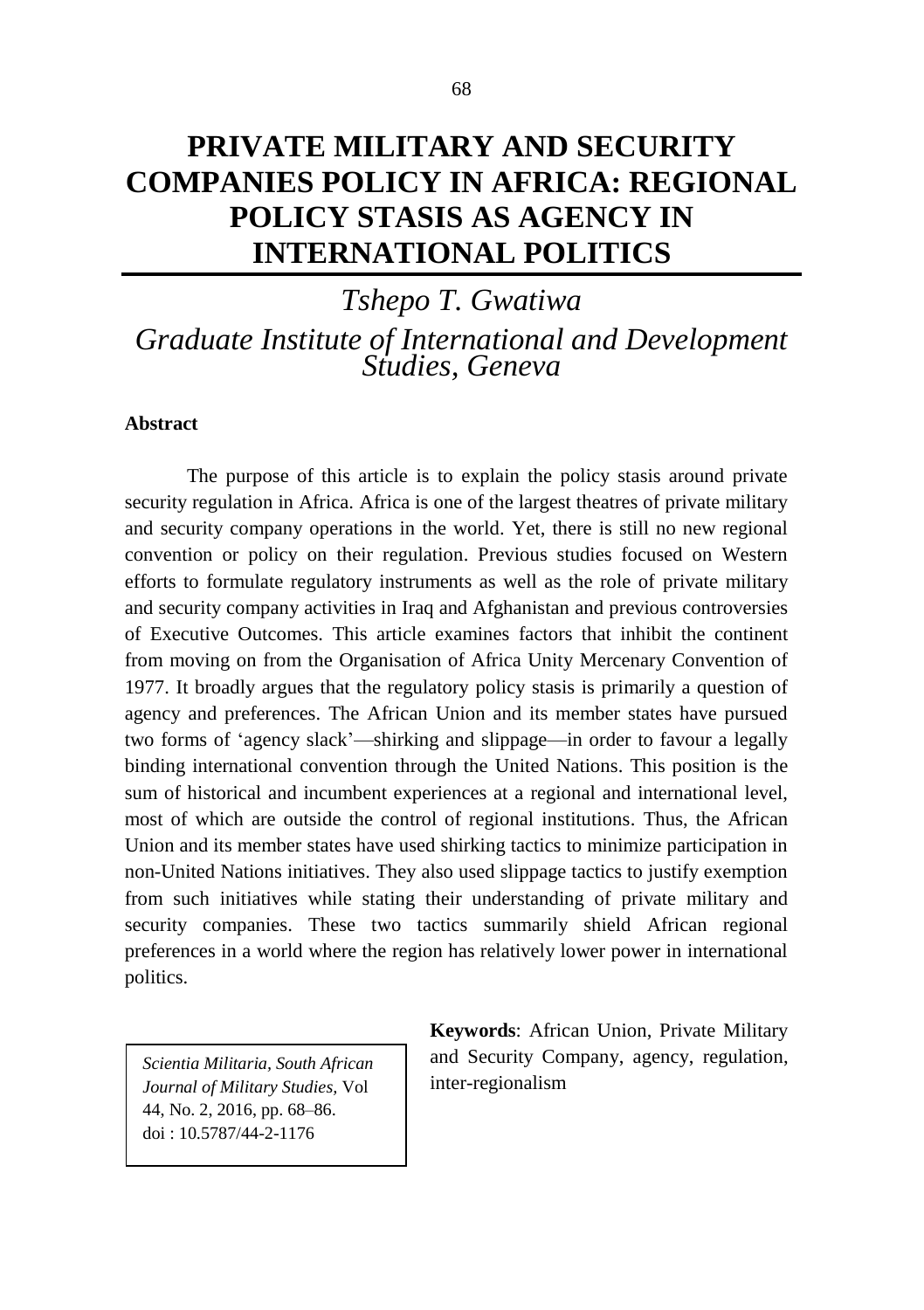#### **Introduction**

In Africa, the activities of private military and security companies (PMSC) have grown into an intricate transnational network of various actors since the famed cases of Executive Outcomes (EO) activities in Angola and Sierra Leone.<sup>1</sup> PMSCs operate in different countries serving different clients: from guarding corporate installations in the Democratic Republic of Congo to providing services to the United Nations (UN) in Somalia. They also provide services to international military organisations such as the North Atlantic Treaty Organization (NATO) and the United States Africa Command (US AFRICOM) in Sudan, Somalia and West Africa. All the aforementioned are the major international security partners of the African Union (AU); yet, the AU does not directly contract PMSCs for any of its missions. It is bound by policy and empirical factors that are peculiar to the continent.

The existing literature is yet to provide an explanation of why the African continent still has to promulgate a policy on PMSCs. A recent article reviewing the scope and limitations of the study of PMSCs, omitted the fact that the literature does not explain why the AU has not produced a new convention since the Organisation of African Unity (OAU) Convention on Mercenarism of 1977. <sup>2</sup> The fact that Africa is the largest theatre of PMSC operation next to Iraq and Afghanistan, 3 and is still without a regulatory framework deserves explanation. Furthermore, the PMSC-sending regions and states, such as the European Union (EU) and the United States (US), are working on regulatory frameworks while the receiving continent seems less spirited about similar initiatives. A discussion of PMSC policy is necessary in light of increased African agency in international affairs.

African agency and positionality are important given that the continent is intricately woven into the fabric of international security. Generally speaking, African scholars see a Western imperialistic global security order as encroaching on African interests. 4 In the early 1990s, Buzan predicted that African security, alongside the entire global South, would constitute the periphery of a Westerncentred global security order. <sup>5</sup> Furthermore, African security arguably exists under the shadow of an "American imperium". <sup>6</sup> However, Africa and other developing regions have increased their role and agency in international affairs over the years. African agency has been of interest as well. As Zondi argues, collective positions are an indication of agency in international affairs. <sup>7</sup> Since the transition from the OAU to the AU, there have been efforts to gain control of a number of continental issues or, more importantly, to have a stake in any process that occurs on African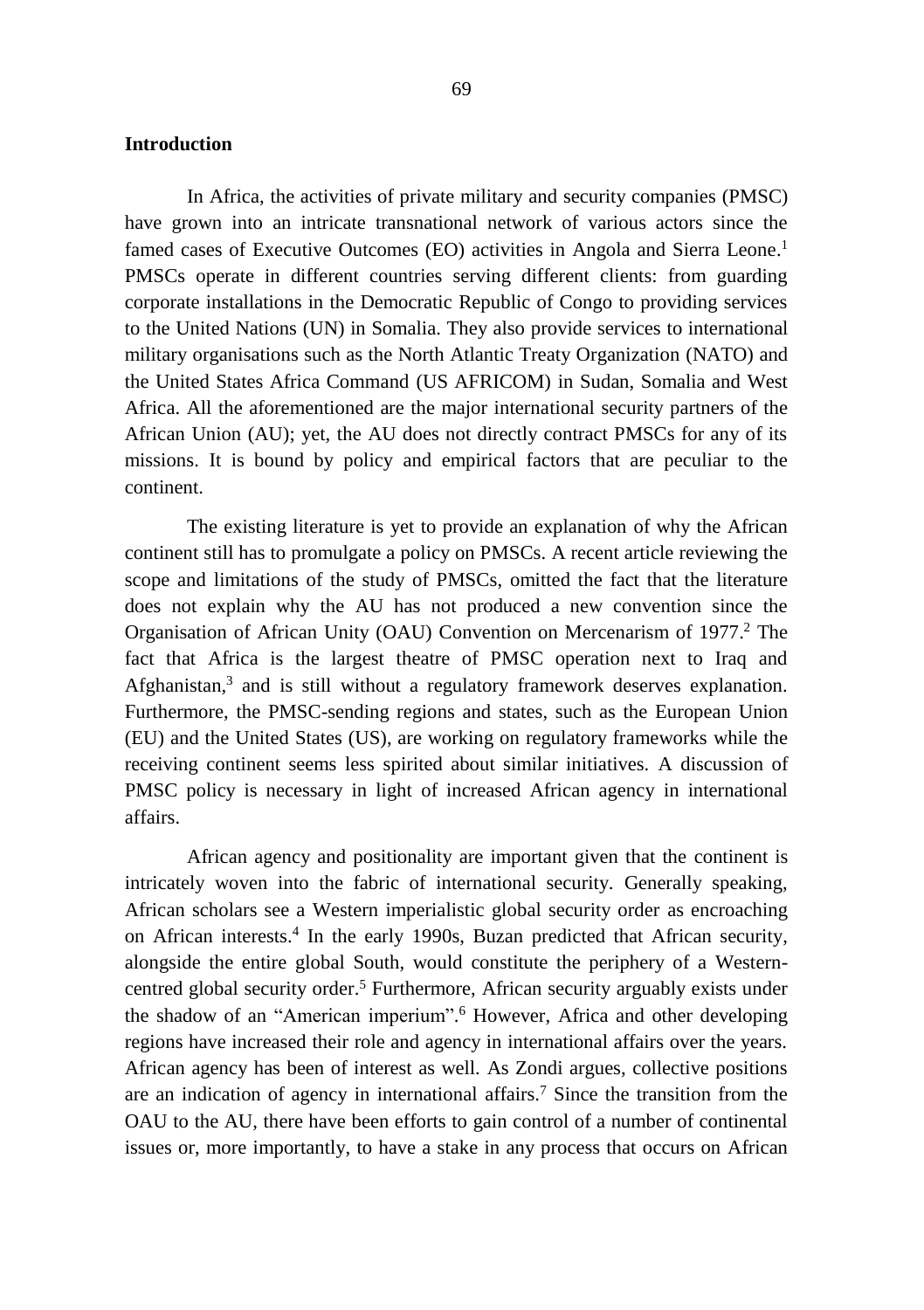territory. Given Africa's rise in international politics, it is surprising that the continent has not played a bigger role in PMSC regulation.

The main argument in this article is that PMSC policy stasis at the AU is a question of regional agency, which is the sum of regional and inter-regional factors. The fact that the AU has not explicitly repealed the OAU Mercenary Convention of 1977 is a result of 'agency slack', whereby the AU takes independent action to produce undesirable or unexpected outcomes (defined below). It does this through shirking, which is a form of agency slack wherein an actor minimizes the effort it is capable of exerting. The shirking comes as a result of two sets of intertwined factors that are found at regional and international levels. Regionally, the shirking is the sum of historical developments, which gridlocked the OAU and AU into an old cognitive framework that treats PMSCs as mercenaries. This cognitive framework influenced the work of the AU Commission. Furthermore, PMSC-producing African states have not adequately interceded between national and continental policy processes that could effectively replace the 1977 convention. Internationally, Africa's quest to protect its agency oscillates between non-binding processes in Europe and an ailing UN policy formulation overshadowed by the former. Contrary to popular opinion, African states were not actively involved in the drafting of the Montreux Document and the resultant International Code of Conduct of Private Security Service Providers. The AU is also reluctant to be associated with the Montreux Document. The reluctance of the AU to be associated with this non-legal process is further influenced by dynamics of PMSC operations in mission spaces. The AU and its member states are unable to monitor PMSCs or hold them to account due to the power asymmetry in the partnership.

#### **Private security, Africa and global security: A literature review**

The literature on critical theory provides a useful account of international cooperation. In the section that follows the main assumptions of the theory and its central concepts are explored. This is done by considering the taxonomy of PMSC, the idea of limited statehood in the African context, and finally the attempts at international regulation of PMSCs.

#### *Critical theory and African agency in international cooperation*

As a study premised on critical security theory, it is important to highlight a few useful concepts and assumptions. African agency is an increasingly important element of critical security studies. One of the main assumptions within critical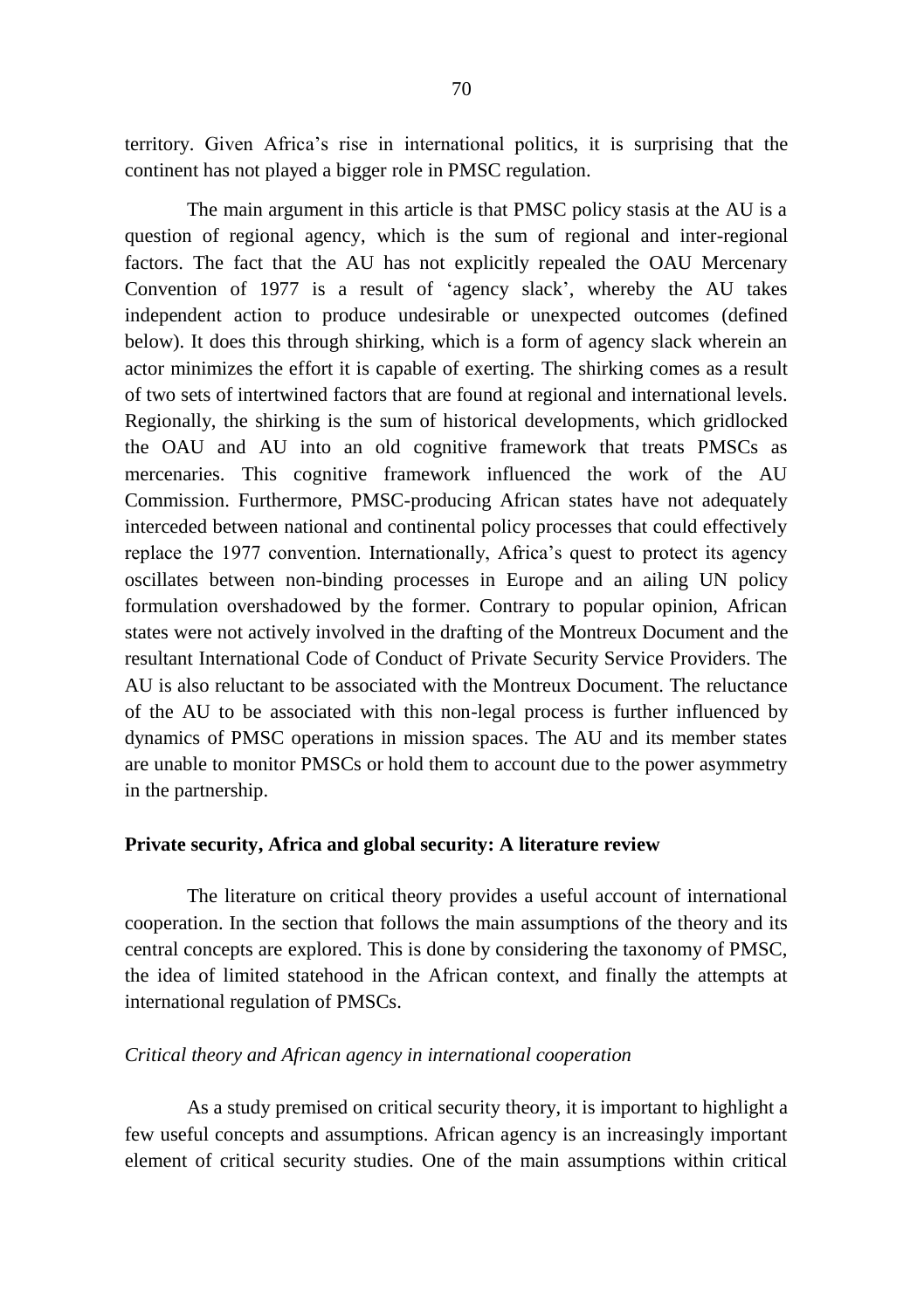security theory is that many mainstream studies fail to transcend a 'Eurocentric' view. <sup>8</sup> As Mbembe points out, Africa is still treated as "absolute otherness", which is used to draw attention to a lack of European self-reflection in most studies.<sup>9</sup> Africa's marginalisation in international relations goes as far back as Morgenthau. <sup>10</sup> At its worst, anything African with a pre-colonial identity has been yawned away as irrelevant. <sup>11</sup> However, the changes in Africa since the early 2000s have increased the number of studies on Africa as a significant actor in international cooperation, although Africa is still treated as sitting on the periphery of a Western order. <sup>12</sup> This enduring treatment of Africa invites a discussion that places an emphasis on African agency in global politics, especially given that the use of PMSCs is slightly contested between the AU and its partners.

African agency has become a source of interest to a number of scholars who seek to highlight the contribution of the continent in international processes. Agency, as a concept, can be assessed by exploring its nature and dimensions. Wight, as cited in Brown, argues that agency "is a freedom of subjectivity in action, involving both meaning and intentionality".<sup>13</sup> Brown argues that agency has three dimensions, namely doing something, positionality in a simultaneously enabling and constraining context, and formal or informal roles, which may also enable or constrain their choices. <sup>14</sup> This resonates with what Hawkins et al. call "agency slack" where *agency slack* refers to an independent action that is undesirable to contracting parties. <sup>15</sup> According to Hawkins et al., this takes two forms: *shirking*, which refers to an agent minimising the effort it exerts, or *slippage,* which refers to an agent who shifts policy away from a preferred outcome to its own preferences. These concepts were useful for the present study, and were used to examine the actions of the AU. AU actions should thus be understood as being exercised on behalf of member states under a principal agent model.

## *PMSC definitions, taxonomy and perceptions*

There is a scholarly debate on whether or not PMSCs are 'mercenaries' in new clothing. The acronym PMSC is a merger of 'private military companies' (PMCs) and what is referred to as 'private security companies' (PSCs). Notionally, the former have a military nature, while the latter have a policing function. However, the terms are difficult to distinguish as PMSCs often provide more than one type of service. <sup>16</sup> The changeable nature of PMSCs inadvertently plays into definitional and conceptual ambiguities. It is for this reason that the UN Working Group on Mercenaries also tends to use the two terms interchangeably.<sup>17</sup> In the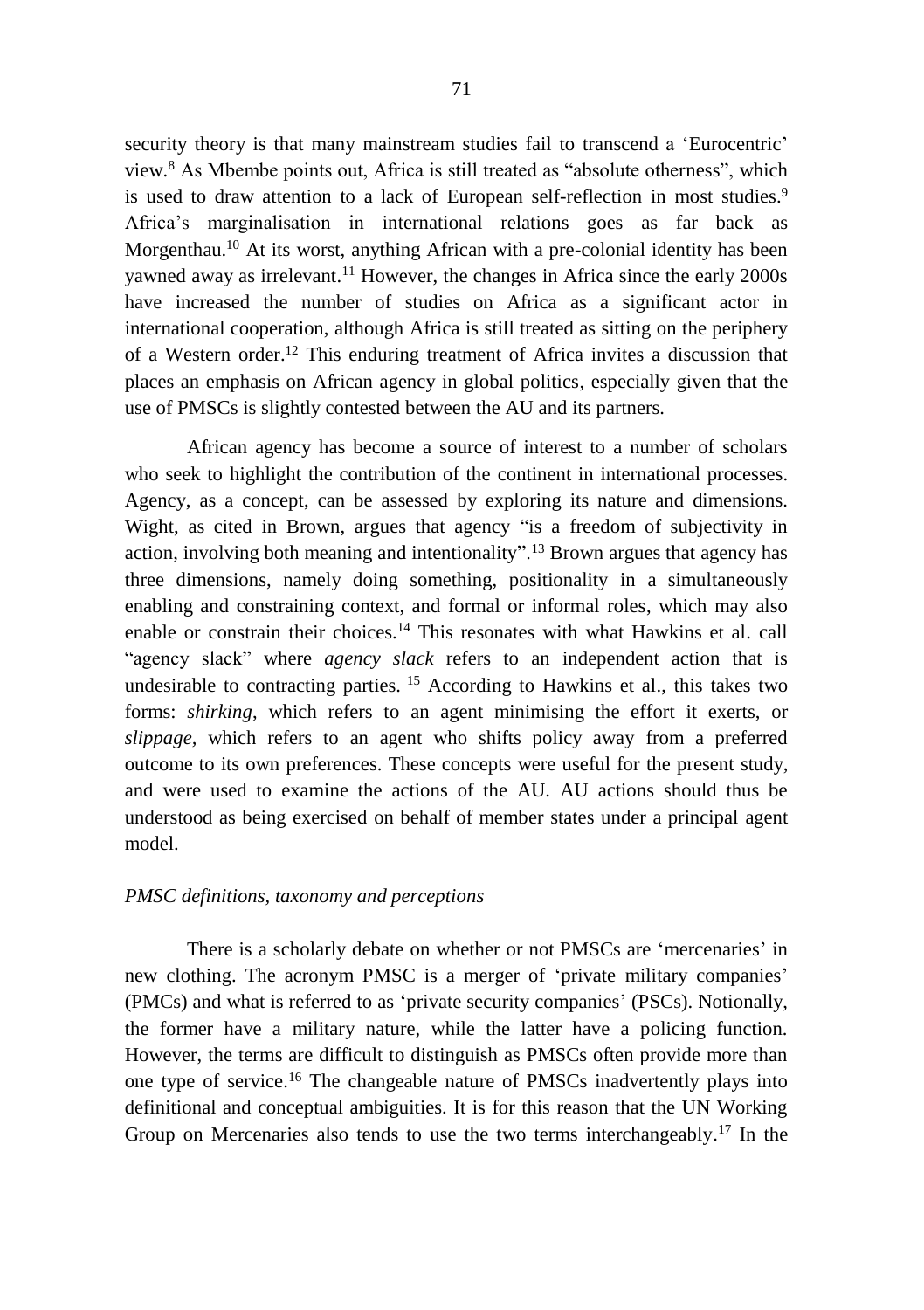study reported here, the author therefore chose to remain neutral on definitions so that the actual perceptions of policymakers may be self-evident.

Perceptions of PMSCs as a corporate incarnation of mercenaries are entrenched in the African continent. For instance, even though the OAU did not take much action, Burkinabe mercenaries operated in conflicts in Liberia and Sierra Leone for years before the advent of military companies. <sup>18</sup> To compound the matter, these mercenaries later worked alongside Sandline International (a British PMSC) conducting the same type of operations.<sup>19</sup> This collaboration between African mercenaries and Western PMSCs further reinforced perceptions of PMSCs as mercenaries in corporate clothing. The modus operandi of Africa's classic PMC, Executive Outcomes, resembled that of mercenaries. <sup>20</sup> The difference between the old mercenaries and this new corporate entity is that the latter comprised a fully registered commercial enterprise with a host state, consisted of typical corporate structures, and became part of the global market of conflict.<sup>21</sup> This did not help perceptions in Africa because there was a similarity of objectives between the two entities. This had deep implications for the revision of the existing convention on mercenary activities.

The continental convention on this phenomenon is yet to be revised. The referent convention is the OAU Convention for the Elimination of Mercenarism in Africa of 1977 (hereafter OAU Convention on Mercenarism). One scholar posited, "this international legislation is hopelessly outdated".<sup>22</sup> It would seem that some observers would have preferred a newer convention under the AU. However, to dismiss this as 'hopelessly outdated' is far-fetched. The OAU Convention on Mercenarism contains most of the international obligations in the purportedly newer Montreux Document, which reminds practitioners of obligations under international humanitarian law (IHL) and international human rights law (IHRL).<sup>23</sup> Furthermore, the literature on international institutions evinces the fact that international regimes and institutions do not exist in a vacuum but are a result of systematic efforts to show complementarity between institutional transitions.<sup>24</sup> Similarly, some laws can be applicable across different political or institutional dispensations. That is why there are ad hoc structures at the AU Commission to manage the revision of conventions promulgated under the OAU. Furthermore, there are multiple initiatives, however political and imperfect, to find a compromise between a strong norm and international convention on this issue.<sup>25</sup> Instead of impugning old conventions, this study explains why this convention is yet to be revised.

#### *PMSCs and limited statehood in Africa*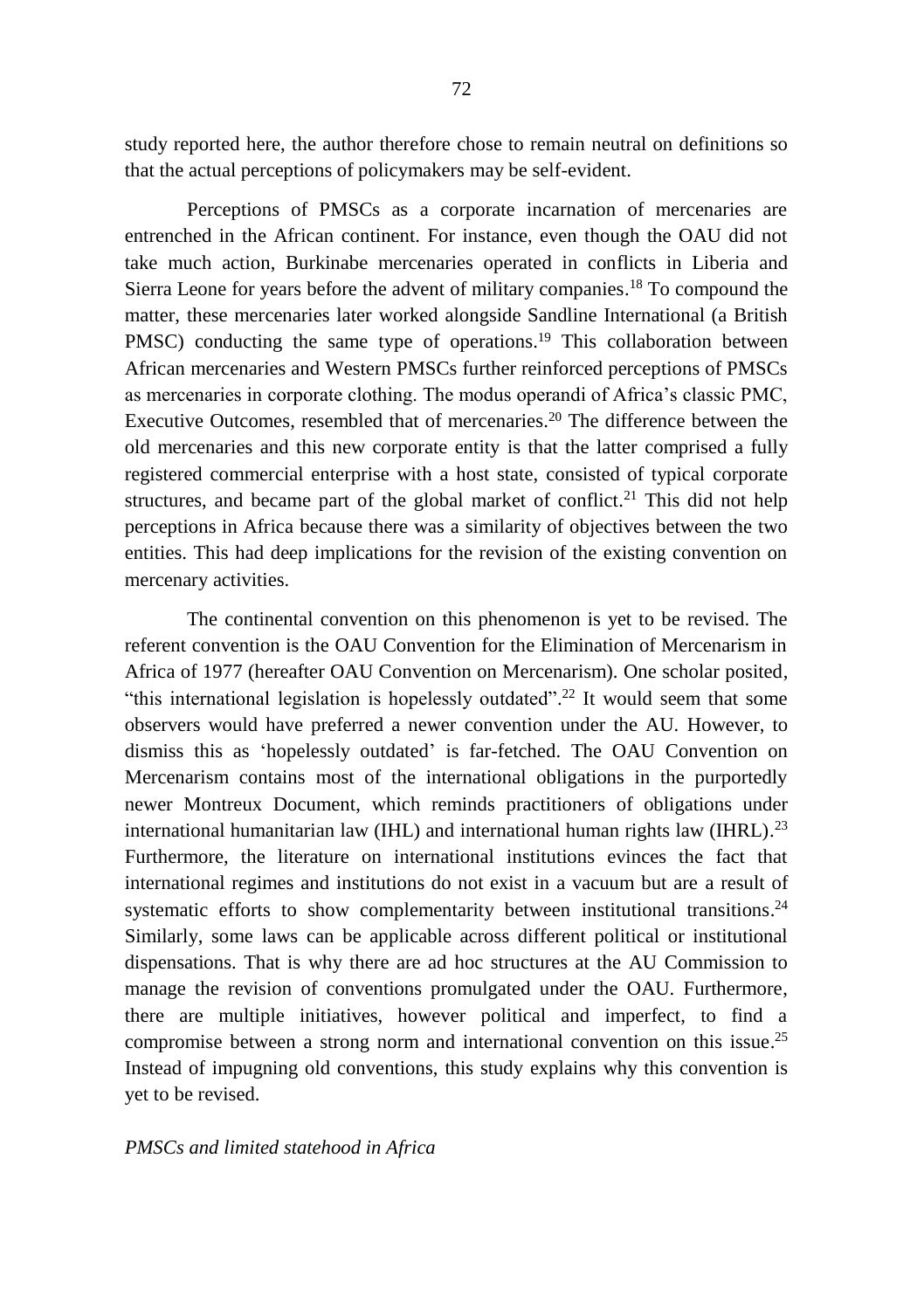The role of PMSCs in African security should also be seen as a function of limited statehood in Africa. This article ties PMSC activity to the concept of limited statehood because "most states are neither consolidated nor failed". <sup>26</sup> The role of PMSCs tends to fill the vacuum in the ability of some African states to provide security to its citizens. In the cases of Angola and Sierra Leone, the armies under legitimate governments did not have complete control over their territory. PMSCs provided a supporting role to the efforts to eliminate armed conflicts and create stability.

The involvement of PMSCs in African security can be understood from different perspectives. From one perspective, PMSCs are considered useful actors in the quest for peace and stability on the African continent. Some scholars argue that PMSCs break cycles of violence in conflicts. <sup>27</sup> Such cycles of violence are common in conflict hotspots such as in the Great Lakes Region (GLR). <sup>28</sup> These states often have weak or underequipped armies that cannot provide security to their entire territories. It was in this vein, that Executive Outcomes supported Sierra Leonean and Angolan governments by providing advanced expertise that these governments did not possess.<sup>29</sup> From another perspective, PMSCs often improve the low capacity of African militaries. Howe argues that most of the military forces of Africa are weak and vulnerable. <sup>30</sup> This partially explains why illequipped non-state armed actors can hold off government forces.<sup>31</sup> For that reason, Shearer posits that PMSCs could help improve the capacity of African armies.<sup>32</sup> These PMSCs are highly trained, and have competence in the areas of combat, intelligence and reconnaissance, which is transferrable to such armies. <sup>33</sup> However, these inputs into debates concerning African security should be prefaced with a caveat, this is because they do not take into account the fact that, for the most part, many governments in Africa did not want to deal directly with PMSCs but often preferred military assistance from countries such as the United States, Britain, France, Russia, Israel and China.

PMSCs also have a number of controversies that derive from their historical legacy in the Global South. The main concern revolves around the corporatisation of security services. As Leander points out, it is difficult to guarantee that PMSCs can always adhere to contracts signed with respective governments. <sup>34</sup> The underlying argument here is that PMSCs are market-driven service providers, which may switch sides in a conflict across time. In a bizarre case, the British government was alleged to have worked closely with Sandline International (alongside Nigerian troops) to overthrow President Kabbah's regime. <sup>35</sup> PMSCs operatives from Sandline International acted as Kabbah's strategic advisors while simultaneously supplying rebel groups.<sup>36</sup> Suffice it to say, contrary to Shearer's argument, PMSCs may actually recycle conflict. Another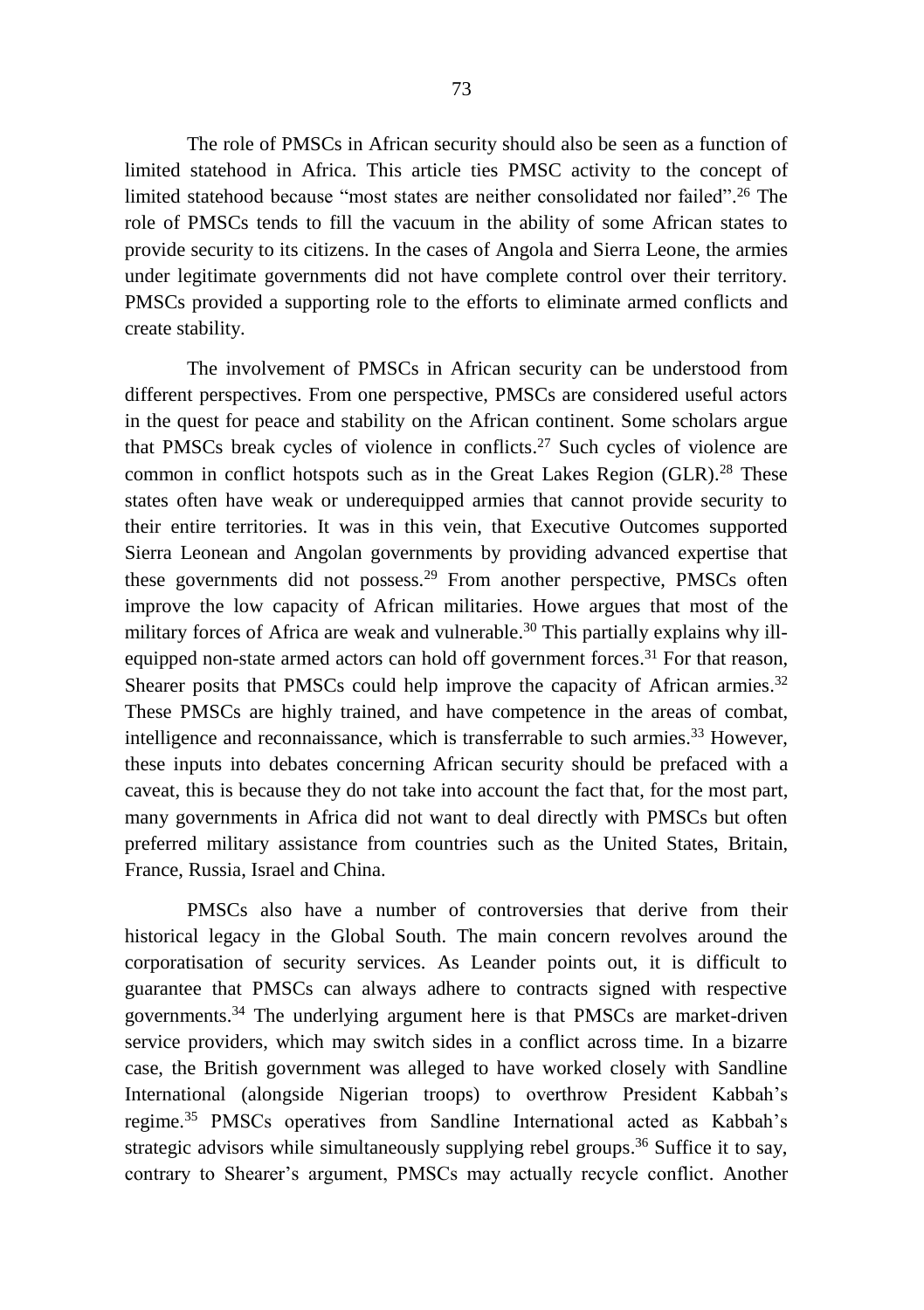controversy surrounds the possibility of PMSCs ballooning to larger proportions within a more robust, growing market for force.<sup>37</sup> Although the UN is of the view that conflicts have declined by 46% since the end of the Cold War, <sup>38</sup> this may not be the case. To the contrary, many of the emerging PMSCs take a less virulent (or militaristic) form. <sup>39</sup> However, that should be taken with a pinch of salt, given that most of the personnel in such non-combat PMSCs come from a combat background.

#### *International regulation of PMSCs*

The scholarship on the regulation of PMSCs largely matches the progress made at policy level. This is because these scholars have themselves been involved in the formulation of regulatory policy. Percy argues that states have failed to create an international anti-mercenary law because there was a strong antimercenary norm that was superseded by events. <sup>40</sup> This only explains the limitations in the UN system, which has hitherto not completed the formulation of a binding international instrument. The other major effort towards an international regulatory framework is the Montreux processes, which resulted in the Montreux Document and the International Code of Conduct for Security Service Providers (ICoC). Cockayne posits that this regulatory framework has promises and weaknesses in its detailed outline of the obligations of existing state and non-state parties under international law. <sup>41</sup> These two regulatory frameworks differ in that the first is a state-centric process that portends to have a legally binding status, while the latter is a Swiss-sponsored initiative that leans towards self-regulation, and which hopes to gain political buy-in from more states.

Why does the Swiss government initiative matter? Processes and initiatives such as this one form the daily business of lobbying in Geneva. Following on the logic of Keck and Sikkink on transnational advocacy networks, if the Montreux Document and the International Code of Conduct Association (ICoCA) gain widespread political support, it could result in a strong international norm, which would likely influence a resultant international convention at the UN General Assembly. <sup>42</sup> Even if this takes decades, it has the potential to form what is known as 'interstitial law', wherein legal obligations are inferred from existing customary practices and indirectly applicable laws. <sup>43</sup> As it stands, the Montreux Document provides such a threshold. From another perspective, it would seem as if the African continent could invoke the principle of a 'persistent objector' should the Montreux Document and ICoCA eventually influence a UN international convention. <sup>44</sup> However, two things threaten to undermine African agency in such a context. First, although African states may be in a position to withdraw from such a law as international customary law permits, <sup>45</sup> the UN membership of all AU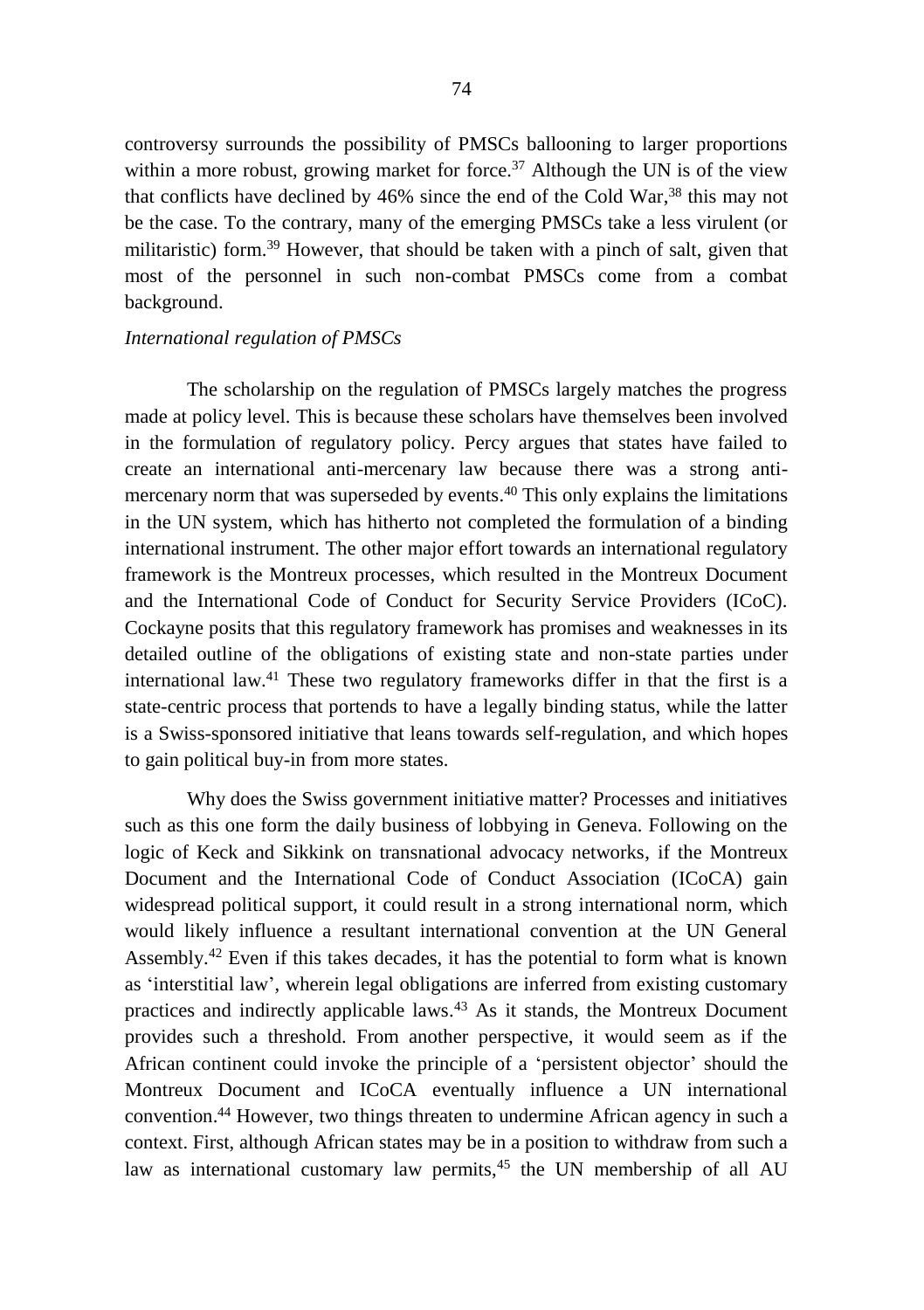member states would undermine the ability of the latter for agency slack due to limited buy-in. Second, international customary practice is not set on the viability to withdraw, as it now seems to suggest that such a law would still be binding on a persistent objector. <sup>46</sup> In cases such as this one, whether or not the AU would agree with the application of such an international convention would be left to the devices of political coercion, which already define Africa's international interactions. <sup>47</sup> Thus, the way in which the AU approaches the Montreux initiative has significant implications for the future of PMSC regulation.

## **Regional and international dynamics of private security in Africa: Policy and realities**

The historical legacy left by mercenaries influences policymaking in several ways. As highlighted in the preceding section, mercenaries have an ugly legacy in Africa. They may be perceived as a destabilising political factor, as they have attempted to dislodge legitimate or elected governments in several African states. <sup>48</sup> In most cases, such mercenaries have been from other countries. <sup>49</sup> Their transnational operations threaten regional stability wherein the security of several states is intertwined. The idea of mercenaries operating across porous borders and confronting national armies in states with limited statehood is certainly a source of concern. Part of the concern was that external powers tended to use mercenaries to undermine state building in Africa. The use of Belgian mercenaries in Katanga in the 1960s as well as Portuguese mercenaries in Guinea in the 1970s also played into the fears of governments and policymakers across Africa. These experiences have had a profound cognitive impression on the processes of policymaking at different levels of government.

Perceptions of PMSCs as mercenaries still linger in policymaking circles including those at the AU Commission. This argument is based on the similarities in functions and objectives between PMSCs and mercenaries. An official AU statement highlights these concerns by stating, "of late some groups have decided to move their mercenary activities and hide them under private security activities". <sup>50</sup> This shows that the AU considers PMSCs to be mercenaries operating under a corporate cloak. The fact that such a policy position was taken seven years since the Iraqi and Afghan wars and three years since NATO's use of PMSCs in its support to the AU Mission in Darfur, is telling. This suggests that policymakers are fully aware of the realities of the mission space.

The promulgation of such a position is a form of shirking. Here the AU is deliberately minimising its effort in promulgating a policy despite its experiences. AU member states, such as South Africa and Angola, are among PMSC-producing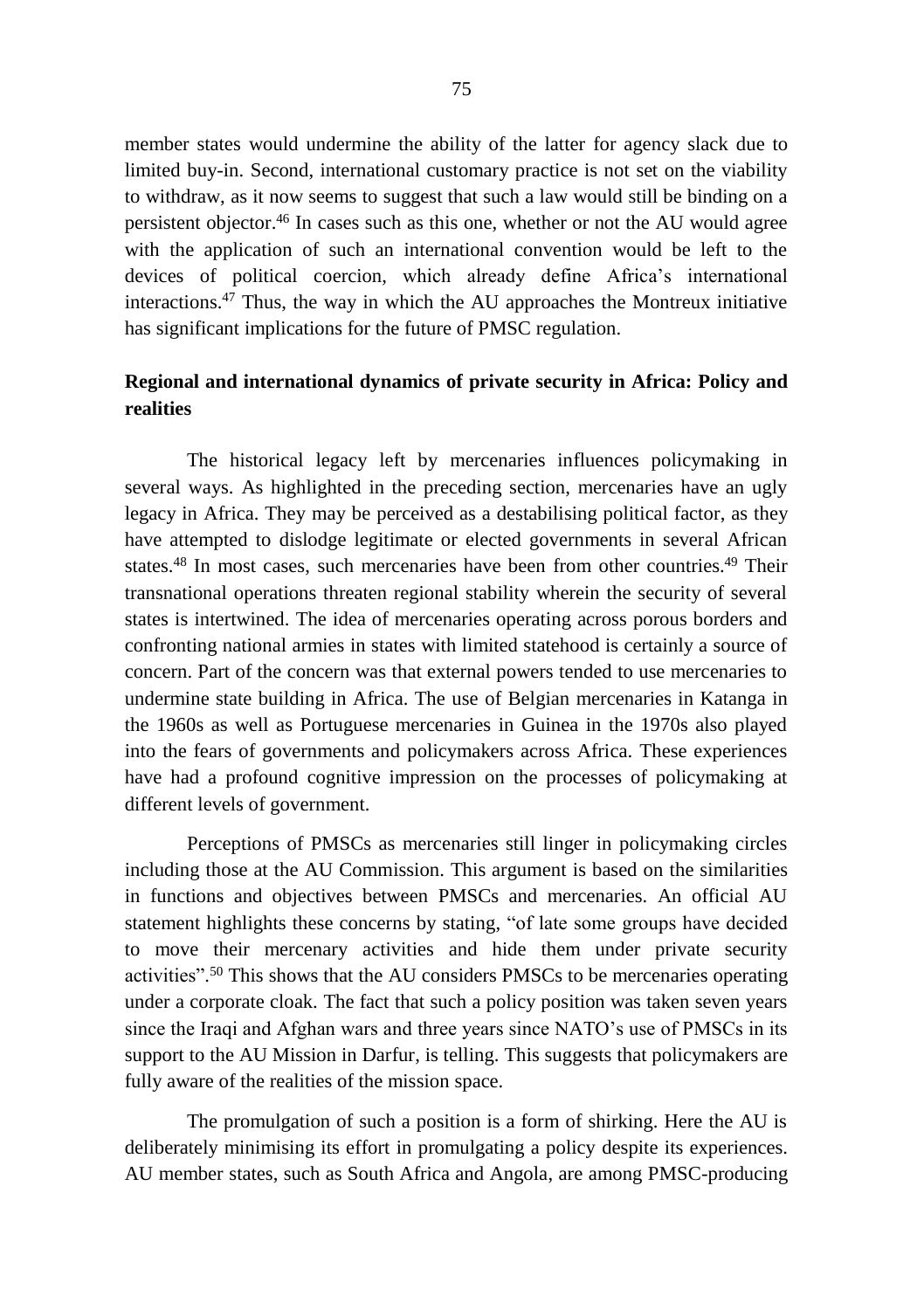states. Furthermore, the AU's main partners, such as NATO and the US AFRICOM, occasionally contract PMSCs for some of their support operations in Sudan and Darfur. <sup>51</sup> Moreover, the UN also contracts some PMSCs for protection services in places such as Somalia (discussed later). <sup>52</sup> The reinstatement of this policy at an important meeting in 2015 signifies the seriousness of the AU's position on the nature of PMSCs.

The policy processes and mechanisms at the AU Commission portend an unlikely speedy revision of the OAU Convention on Mercenarism. The structural configuration and synergy of the union suggests that this may take long. The revision of this convention would involve a chain of organs and departments that have a footloose relationship. First, the primary onus to expedite the revision rests with the AU Commission on International Law (hereafter AUCIL). The AUCIL is charged with revising all OAU conventions to make them applicable under the AU. <sup>53</sup> However, the AUCIL does not have a strong relationship with the Peace and Security Directorate (PSD), which works closely with the AU's international security partners. Moreover, there is little interaction between the (AU) Office of the Legal Council and the Peace and Security Department. <sup>54</sup> The fact that the PSD considers PMSCs as mercenaries suggests that this convention may not be a top priority among several others.

The aforementioned position of the PSD on PMSCs signifies agency slack in the form of slippage. This means that the AU will use its structural weaknesses as a way of shifting attention away from this policy. In any case, the current reliance on international donor support puts the AU in a vulnerable position. Conversely, a delay in policy promulgation works in its favour. Whatever policy recommendations can be issued by the AUCIL will need to pass through the Permanent Representatives Committee (PRC). Important states, such as Algeria and Egypt, have already stated that they will not participate in processes that involve PMSCs, including humanitarian processes. <sup>55</sup> Such a position is likely to gain support as a result of the experiences of other key member states (discussed below). This recalcitrance of member states suggests that the Assembly of Heads of State and Government (AHSG) – which is the ultimate source of power in the Commission – is unlikely to vote in favour of the revision of this law in such a way that such revision will differ vastly from the current optic in which PMSCs are mercenaries reincarnated. This reluctance of several states informs the shared preference for a more binding regulatory law under the auspices of the UN (discussed in the next section).

African states mutually lobby for a collective international instrument, which is legally binding on the private security industry. The promulgation of a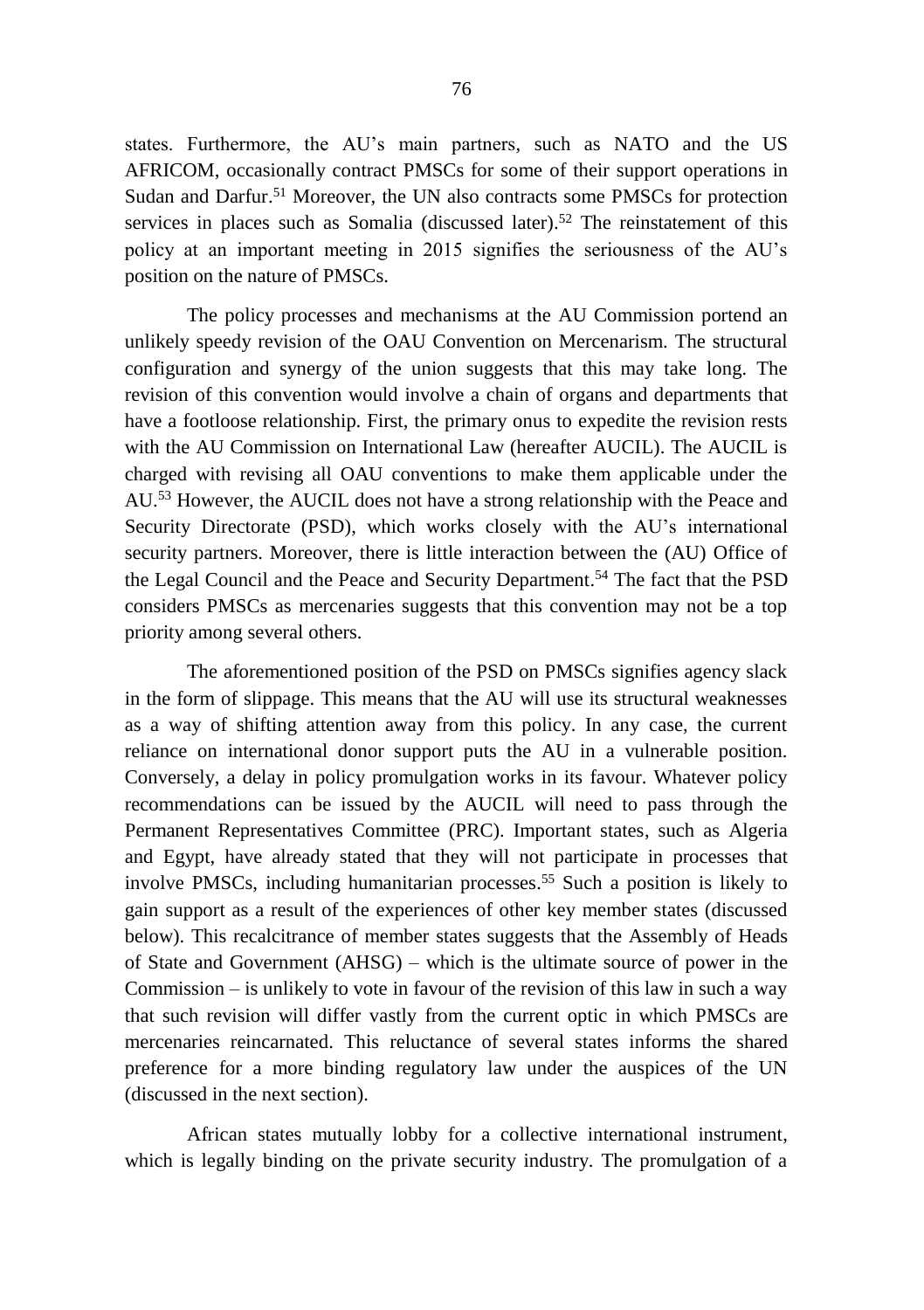UN convention would then provide a precedent for the AU and member states to formulate laws that could effectively regulate the private security industry. For instance, South Africa's Foreign Assistance Act of 1998 was influenced by the UN International Convention on the Recruitment, Use, Financing and Training of Mercenaries of 1989. <sup>56</sup> The Africa Group at the UN in New York vehemently lobbied for the UN Convention on Mercenaries, which came into force in 2001. Similarly, the Africa Group strongly lobbied for a new convention to regulate PMSCs.<sup>57</sup> Some observers worry that most AU member states have not commented on the existing draft of the UN convention. <sup>58</sup> However, the UN approach is a twotrack process and slightly overshadowed by the Swiss initiative (discussed below). AU member states lean towards a UN convention because such convention would carry more weight as it will have uniform legitimacy and legality across the world.

The preference of the African region for an international convention with a universally binding legal status derives from the outcomes of regulatory experiments at the national level. Although South Africa, Angola and Uganda are key PMSC-producing or PMSC-hosting states, the case of South Africa makes for interesting discussion. Sections 4 and 7 of South Africa's Private Security Industry Regulation Act No. 56 of 2001 require the clearance of all ex-employees of the entire security sector prior to employment in a PMSC and close monitoring of the change of name and trade of PMSCs, respectively. <sup>59</sup> As a result of this law, some of the PMSCs ceased trading in South Africa and opened under different names in the Seychelles and the Middle East. The ability of companies to take advantage of transnational legal loopholes encourages regulation across the region. The foregoing case suggests that an AU convention may not be enough. A convention that transcends regions would help to prevent this opportunistic behaviour by PMSCs. the absence of such a law across regions undermines some national efforts in a different way.

The heterogeneity of approaches to PMSC regulation across African tips external pressure against national regulatory efforts. South Africa's seminal legislation, the Regulation of Foreign Military Assistance Act of 1998, was made to prevent (or limit) the spread of PMSC activities into the rest of the continent.<sup>60</sup> However, this was still not signed into law by the end of Thabo Mbeki's presidency. When President Jacob Zuma sought to sign it into law in 2007, the United Kingdom was against it and threatened to grant citizenship to all South Africans serving in the British army. <sup>61</sup> Without such a law in a member state with the largest number of PMSCs, the African continent has no experiential precedent. This lack of a clear precedent leaves the continent, especially the AUCIL, at the mercy of others' experiences, which might not be consistent with African realities.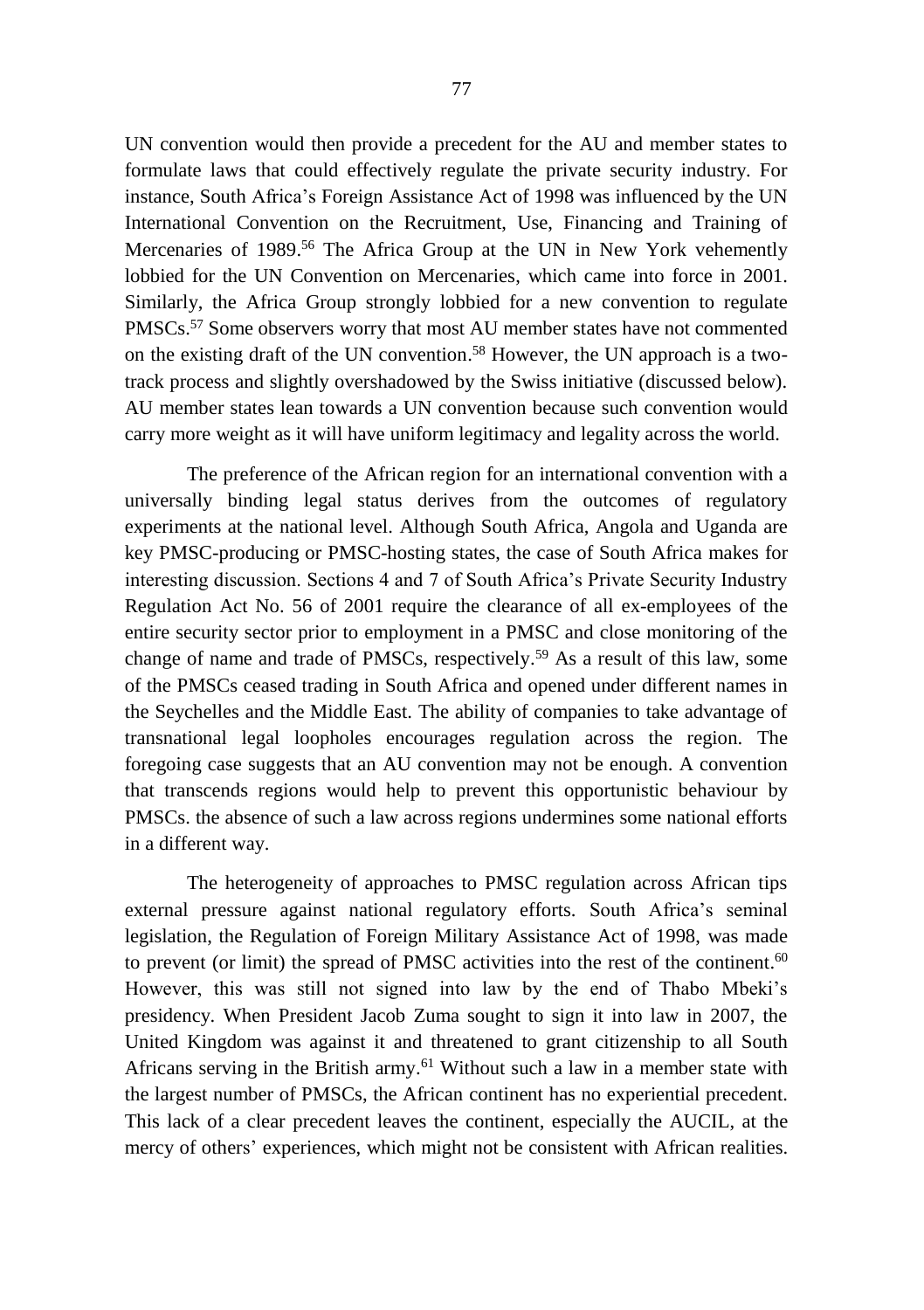This could cause policy hiccups at an operational level as it could undermine Africa's agency within security partnerships.

#### **Inter-regional and global dynamics: Agency, asymmetry and preferences**

At an international level, African states are channelling efforts towards a binding international law on PMSCs. Historically, the Africa Group at the United Nations played a lead role in the adoption of the UN international convention on mercenaries. When the question of PMSCs arose in the early 2000s, the group sought to have the same influence in a draft form that was initially sponsored by Russia and some Asian states. However, the United States, United Kingdom and EU states rejected this idea, mainly arguing that PMSCs are distinct from mercenaries. <sup>62</sup> As a corollary, two processes ensued in the context of the UN: draft legislation and a special rapporteur on the same issue. In 2005, Resolution 2005/2 of the Commission on Human Rights ended the mandate of the UN Special Rapporteur and replaced it with the UN Working Group on Mercenaries. <sup>63</sup> Five years later, Resolution 15/26 of the UN Human Rights Council created a more open-ended intergovernmental working group on PMSCs. <sup>64</sup> However, through the UN, these initiatives have done little to improve the role of African member states.

The agential role of African member states in this regard becomes difficult. First, although this seems inclusive with sixty participating states, the possibility of influencing a stronger norm in Geneva appears difficult. For instance, South Africa – as a leading African state in this area – does not appear to be in a position to be a strong norm entrepreneur. In several instances, it has given vague statements that do not convey a strong national or regional position.<sup>65</sup> Second, as of 2010, most African governments have not commented on the Working Group's draft convention. <sup>66</sup> Part of the reason is that the AHSG and the Executive Council of Ministers (at the AU) are yet to work on this issue and produce a common position. Such a position would provide a uniform response to the UN draft international convention. Third, shirking or slippage is difficult because the UN Working Group on Mercenaries is labouring in the backyard of a more powerful self-regulatory initiative sponsored by the Swiss government.

The role of African states in the Montreux Document should not be overstated. No African state is an official party to the Montreux Document. The Montreux Document and the ICoCA are part of a self-regulatory initiative sponsored by the Swiss government. This initiative co-sponsored by the Red Cross, reminds non-state armed actors of their obligations under international law. <sup>67</sup> The information provided by the Swiss foreign ministry and Singer's article suggests that Angola, Sierra Leone and South Africa have been participants in the Montreux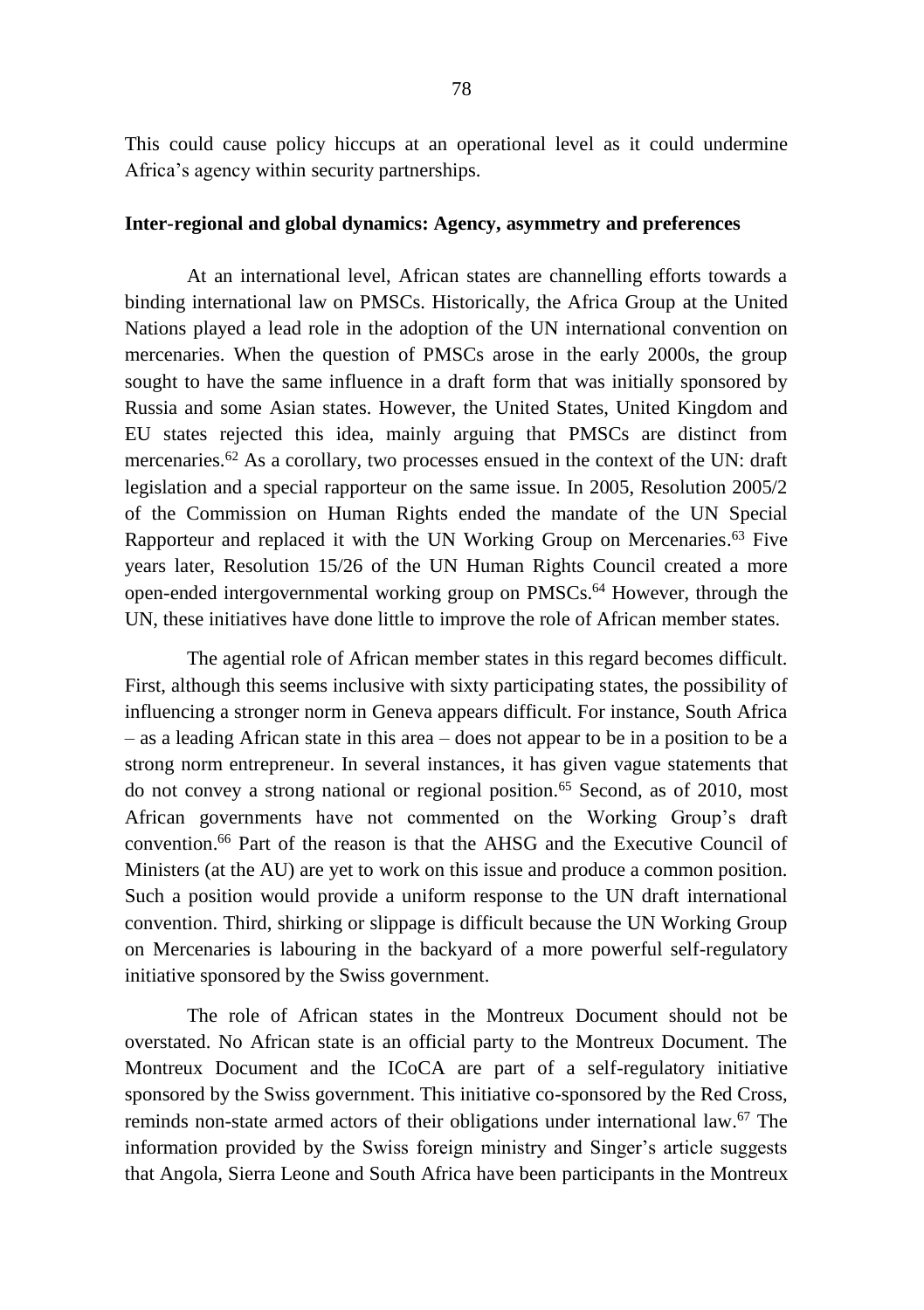process since 2008, while Uganda and Madagascar acceded to the initiative in 2009. <sup>68</sup> However, according to the South African 'representative', none of the African participants were official representatives of their member states. <sup>69</sup> For instance, the person in question was then based at the Institute for Security Studies (ISS) and was in one case asked to lobby for buy-in from the Department of International Relations and Cooperation (DIRCO), which the latter rejected. This overstatement of the South African role portends a manipulation of political buy-in for a process that is likely to overshadow the UN process, and thus undermine African agency in this international process.

The AU's response to the Montreux Document is clearly vindictive. It should be realised that the Montreux Document is not meant to be a binding legal instrument, but it attempts to create a strong international norm that is likely to produce an international regime. Geneva is an ideal place for norm entrepreneurship and lobbying.<sup>70</sup> In the same vein, the Geneva Centre for the Democratic Armed Forces (DCAF), which housed the Montreux Document, has been lobbying for political buy-in from various states. The DCAF has lobbied the AU twice: in 2010, alongside South Africa, and again in 2015. <sup>71</sup> (South Africa responded by producing a shadow document on  $PMSCs^{72}$ ). The AU's response in 2015 was exactly the same as in 2010. The Common African Defence and Security Policy (CADSP) expert gave the same speech, which purported that PMSCs are a corporate incarnation of mercenaries. The statement also suggested that it was for the AU to deal with the issue using its internal structures and processes.<sup>73</sup> This suggests that the AU is ambivalent towards a non-binding initiative that is sponsored by states which rejected the initial draft convention at the UN. Such an initiative would not address current PMSC dynamics in the African peace support missions.

The agency slack exhibited by the AU draws from the dynamics of partnership collaboration in the mission space. These issues relate to regulation and accountability. The AU's key international partners in Sudan and Somalia are NATO and US AFRICOM. These two subcontract some of their activities to PMSCs. For the most part, NATO subcontracted American and East European PMSCs for logistics and airlift in Darfur, while the United States used different kinds of PMSCs in the Somalian mission space. <sup>74</sup> Accountability has become a hot issue because PMSCs are accountable only as far as they are contractually obligated. In this case, it is challenging when an organisation does not have a transformational partnership with the AU. <sup>75</sup> The difficulty is that the host states can do little when the contracting parties are the AU and its partners.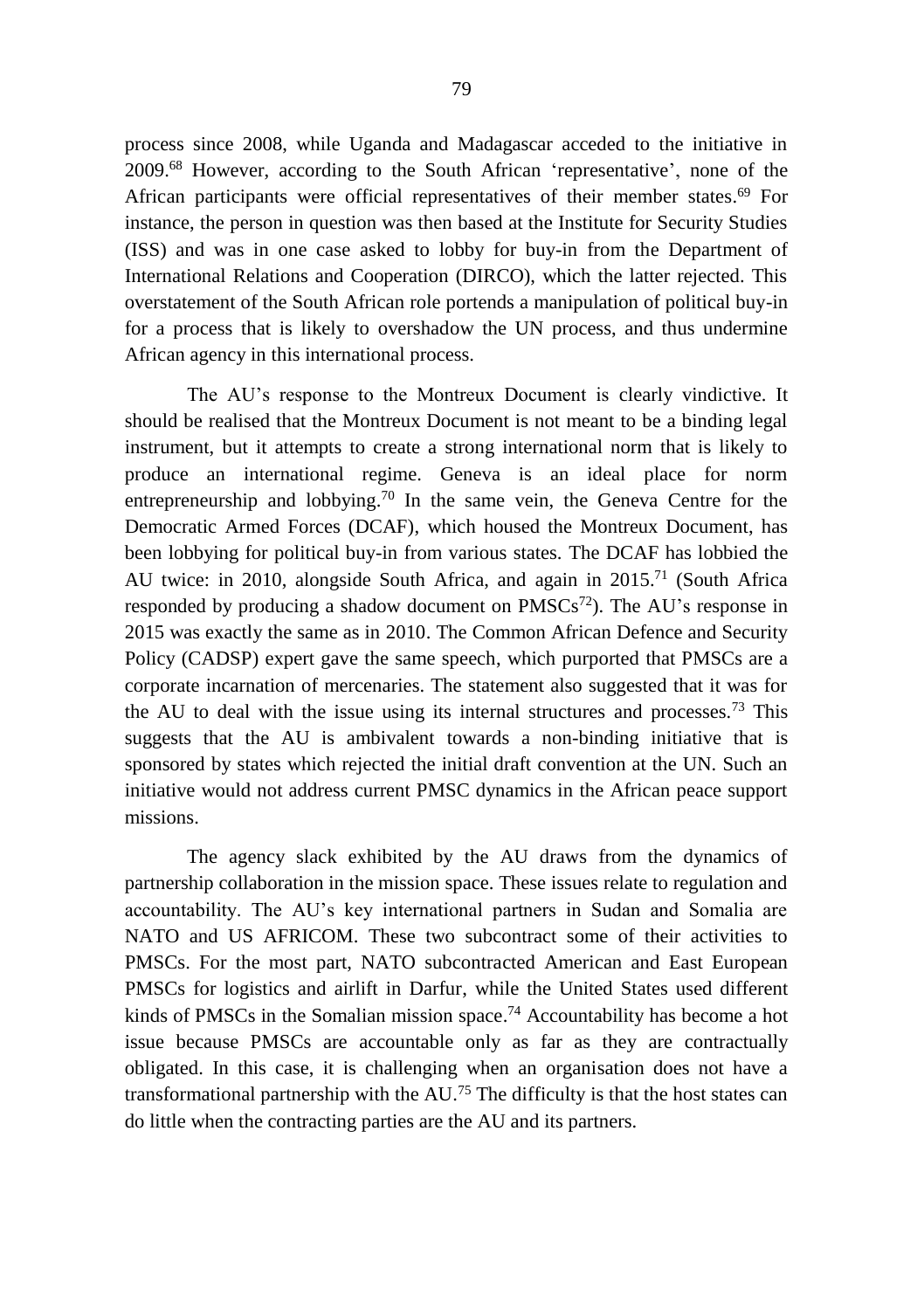PMSCs also compound the issue of accountability through a tendency to shift purposes from military to policing activities within a single mission. The case of DynCorp International in Liberia is illustrative. DynCorp was contracted by the US government for a demobilisation, disarmament and reintegration (DDR) programme in Liberia, as part of its contribution to the latter's post-conflict reconstruction and development. <sup>76</sup> Soon after, DynCorp shifted its mission from DDR to logistics as well as a contract to build airports and to train Nigerian troops deployed in Liberia. <sup>77</sup> This fluidity of PMSCs, which enables them to shift between militaristic and policing (or even non-security activities) complicates issues relating to accountability. In this case, these shifts are linked to the various different projects sponsored by the United States. African actors, including Nigeria, which is one of the main norm entrepreneurs on the continent, are not in a position to raise issues of accountability because they are benefactors of US aid and military assistance (which is contracted to American PMSCs). Regulation thus becomes difficult where the African parties are not funding the processes and mechanisms that add up to an international convention.

Finally, the political economy of PMSCs in African peace support operations is increasingly compromising African states that play a critical role in African security. The majority of African troop-contributing countries in Somalia and Darfur are all sponsored by the West. <sup>78</sup> These include Rwanda, Burundi, Botswana and Uganda. The political economy of private security takes two forms. In the first instance, found in Somalia and Sudan, the AU's partners directly contract Western or East European private security firms leaving out African private security firms. <sup>79</sup> The second and more recent development concerns the agency of Africa's key states in the African Union Mission to Somalia (AMISOM). Following an attack on the UN compound in Mogadishu, the UN Secretary General announced the creation of a UN Guard Unit made up of three battalions from the Uganda People's Defence Force (UPDF). <sup>80</sup> This UN Guard Unit is constitutively and operationally a quasi-PMSC. Senior officers from the UPDF have retired to manage this guard unit.<sup>81</sup> This development sets a precedent for a market for force which is likely to undermine future deliberation of a regional policy among African states.

#### **Conclusion**

This article has argued that the African regional policy stasis on the regulation of private military and security companies is primarily a function of African agency in norm and agenda setting. This policy position steadfastly portrays PMSCs as a corporate incarnation of mercenaries. The historical precedent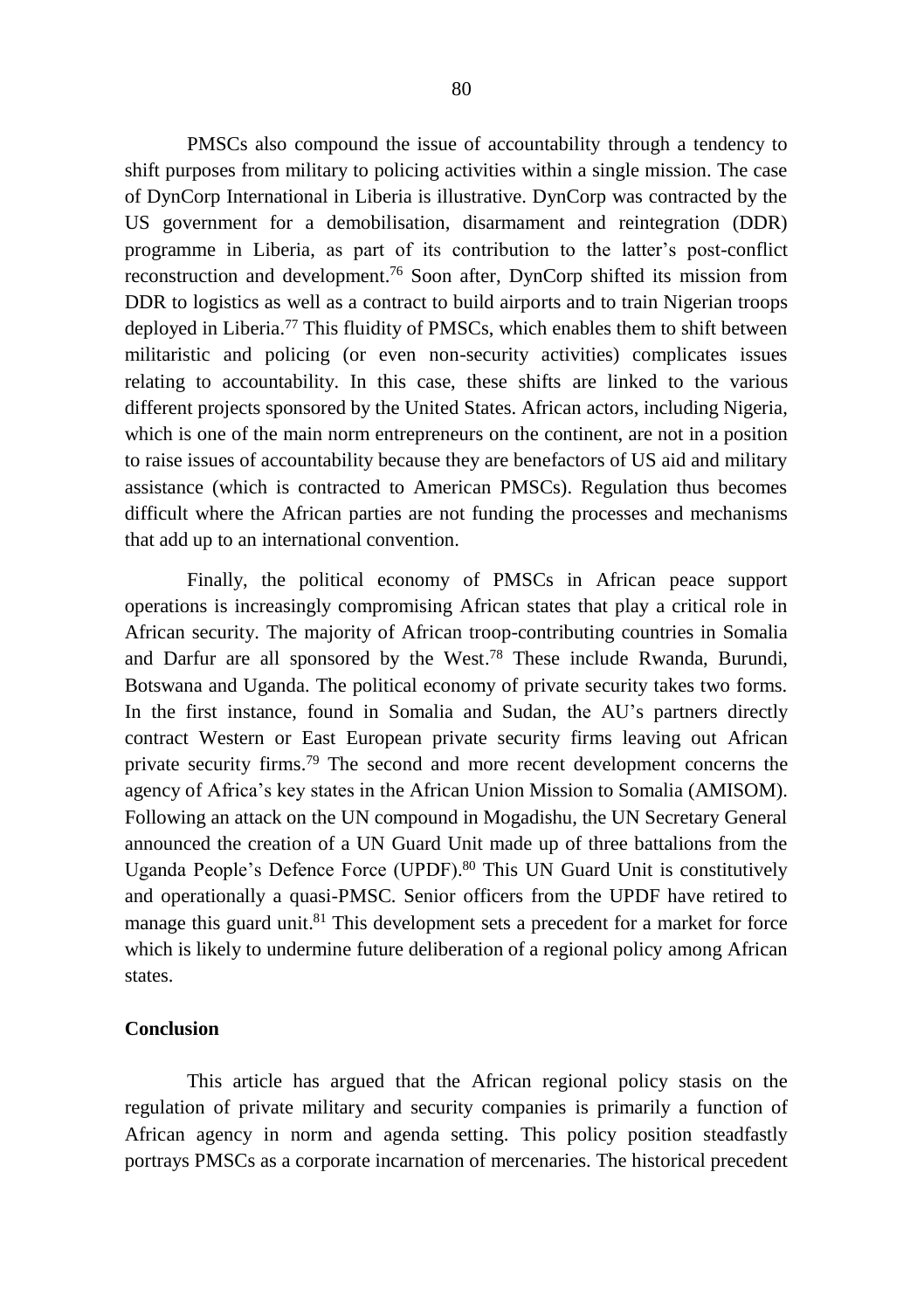of mercenary activity in Africa has entrenched such perceptions among policymakers. Key among these precedents is the inference by external actors using mercenaries. To that end, the African continent is adamant on a legally binding international convention through the UN. However, such a process is slow, fluid and subject to high politics. It risks being overshadowed by two European initiatives, namely the Montreux Document and ICoCA. The AU and key AU member states resisted being formally associated with these initiatives. The experiences of key member states within their countries also contributed to the current policy position. The interference of external powers, who are also PMSCsending states, has also affected the position of Africa as a collective. Overall, the AU and member states have used two forms of agency slack, shirking and slippage, to assert its agency on this issue. They primarily minimized efforts to repeal the OAU Convention on Mercenarism (of 1977) without a strong UN international convention which would have stronger legal status. The AU has also consciously played the AU Commission's structural weaknesses in its favour in order to escape a Western-driven initiative that could undermine its regional preferences. However, the (limited) individual responses of AU member states to the UN draft convention have been weak or sluggish. Thus, this policy stasis is not an act of institutional ineptitude but one of protecting agency and continental preferences in international affairs.

#### **Endnotes**

-

- <sup>2</sup> H van Meegdenburg. "What the research on PMSCs discovered and neglected: An appraisal of the literature". *Contemporary Security Policy* 36/2. 2015. 321– 345.
- <sup>3</sup> R Abrahamsen & MC Williams. *Security beyond the state: Private security in international politics.* Cambridge: Cambridge University Press, 2011.
- <sup>4</sup> Z Wai. "The empire's new clothes: Africa, liberal interventionism and contemporary world order". *Review of African Political Economy* 41/142. 2014. 483–499.
- <sup>5</sup> B Buzan. "New patterns of global security in the twenty-first century". *International Affairs* 67/3. 1991. 431–451.
- <sup>6</sup> PJ Katzenstein. *A world of regions: Asia and Europe in the American imperium.* Ithaca and London: Cornell University Press, 2015.
- <sup>7</sup> Z Siphamandla. "Common positions as African agency in international negotiations: An appraisal". In W Brown & S Harman (eds), *African agency in international politics*, Oxon: Routledge, 19–33.
- <sup>8</sup> T Barkawi & M Laffey. "The postcolonial moment in security studies". *Review of International Studies* 32/2. 2006. 329–352.

<sup>&</sup>lt;sup>1</sup> W Reno. *Warlord politics and African states.* Boulder, CO: Lynne Rienner, 1998, 61–68.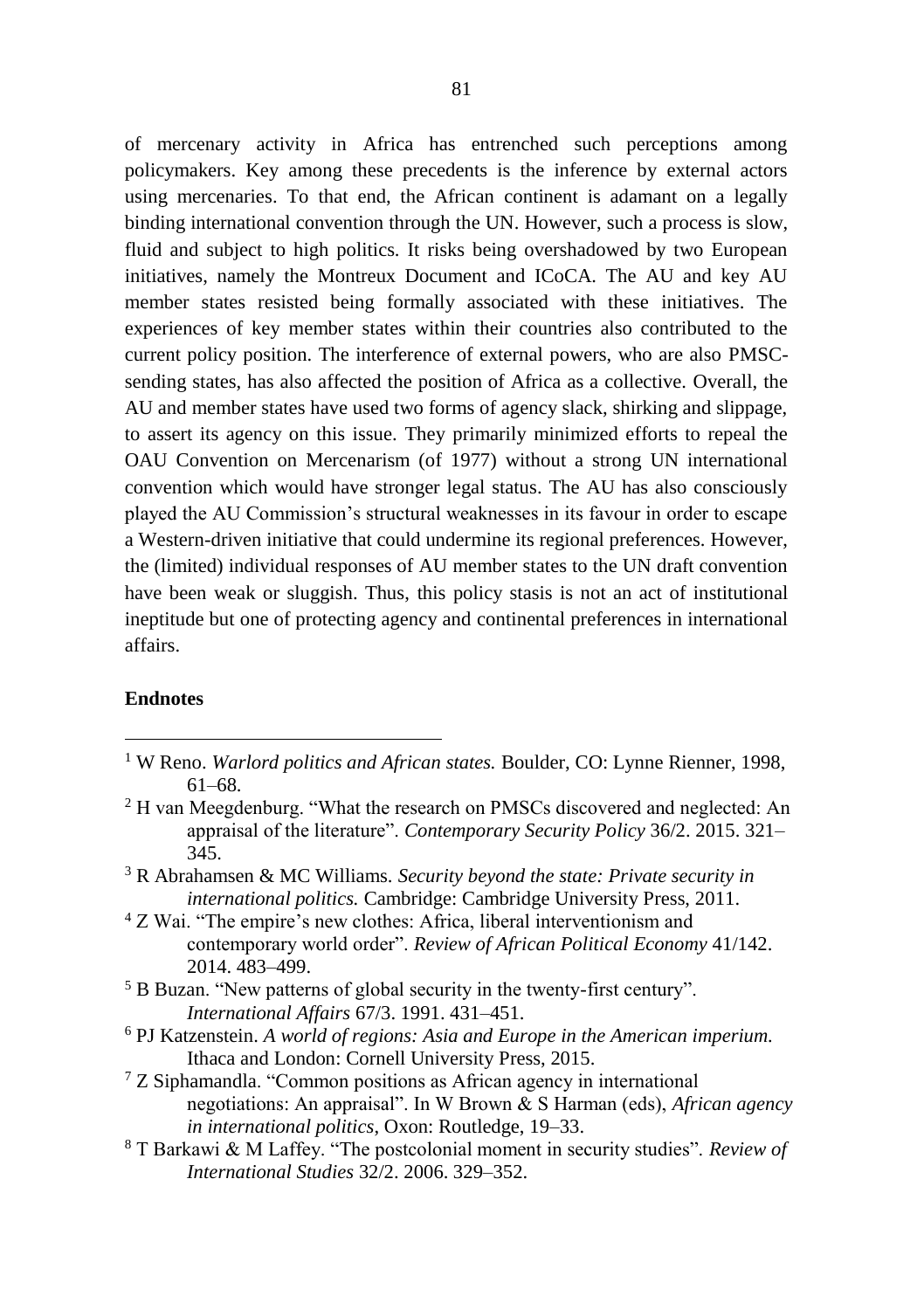- <sup>9</sup> A Mbembe. *On the postcolony.* Berkeley, CA: University of California Press, 2006, p2.
- <sup>10</sup> U Engel & GR Olsen. "Global politics and Africa and Africa in international relations theory". In U Engel & GR Olsen (eds), *Africa and the North: Between globalization and marginalization.* New York: Routledge, 2005, 1– 14.
- <sup>11</sup> B Davidson. *The black man's burden: Africa and the curse of the nation-state.* London: Spectrum Books, 1992.
- <sup>12</sup> B Barry. "New patterns of global security in the twenty-first century". *International Affairs* 67/3. 1991. 431–451.
- <sup>13</sup> W Brown. "A question of agency: Africa in international politics". *Third World Quarterly* 33/10. 2012. 1889–1908.
- <sup>14</sup> *Ibid*.

- <sup>15</sup> DG Hawkins, DA Lake, DL Nielson & MJ Tierney. "Delegation under anarchy: States, international organizations, and principal-agent theory". In DG Hawkins, DA Lake, DL Nielson & MJ Tierney (eds), *Delegation and agency in international organizations*, Cambridge: Cambridge University Press, 2006, 3–38.
- <sup>16</sup> D Avant. *The market for force: The consequences of privatizing security*. New York: Cambridge University Press, 2005, 17.
- <sup>17</sup> Human Rights Council. *Report of the Working Group on the use of mercenaries as a means of violating human rights and impeding exercise of the rights of the people's right to self-determination*. UN General Assembly, A/HRC/15/25. 5 July 2010, 4–8, 10–13.
- <sup>18</sup> A-F Musah. "A country under siege: State decay and corporate military intervention in Sierra Leone". In A-F Musah, K Fayemi & J 'Kayode Fayemi (eds), *Mercenaries: An African security dilemma*, London: Pluto Press, 2000, 76–116.

- <sup>20</sup> PW Singer. *Corporate warriors: The rise of the privatized military industry.* Ithaca, NY: Cornell University Press, 2003, 101–118.
- <sup>21</sup> PW Singer. "Corporate warriors: The rise of the privatized military industry and its ramifications for international security". *International Security* 26/3. 2002. 186–220.
- $22$  J Grofe. "Human rights and private military companies: A double-edged sword too dangerous to use?" In T Jäger & G Kümmel (eds), *Private military and security companies: Chances, problems, pitfalls and prospects*, Wiesbaden: Springer, 2007, 241–258.
- <sup>23</sup> OAU/AU. "OAU Convention for the Elimination of Mercenarism in Africa of 1977". OAU, 1977; see the Swiss Federal Department of Foreign Affairs and ICRC. *Montreux Document: On pertinent international legal obligations and good practices for states related to operations of private military and security companies during armed conflict.* Geneva: ICRC. 2008. [<https://www.icrc.org/eng/assets/files/other/icrc\\_002\\_0996.pdf>](https://www.icrc.org/eng/assets/files/other/icrc_002_0996.pdf) Accessed on 1 December 2016.

<sup>19</sup> *Ibid*.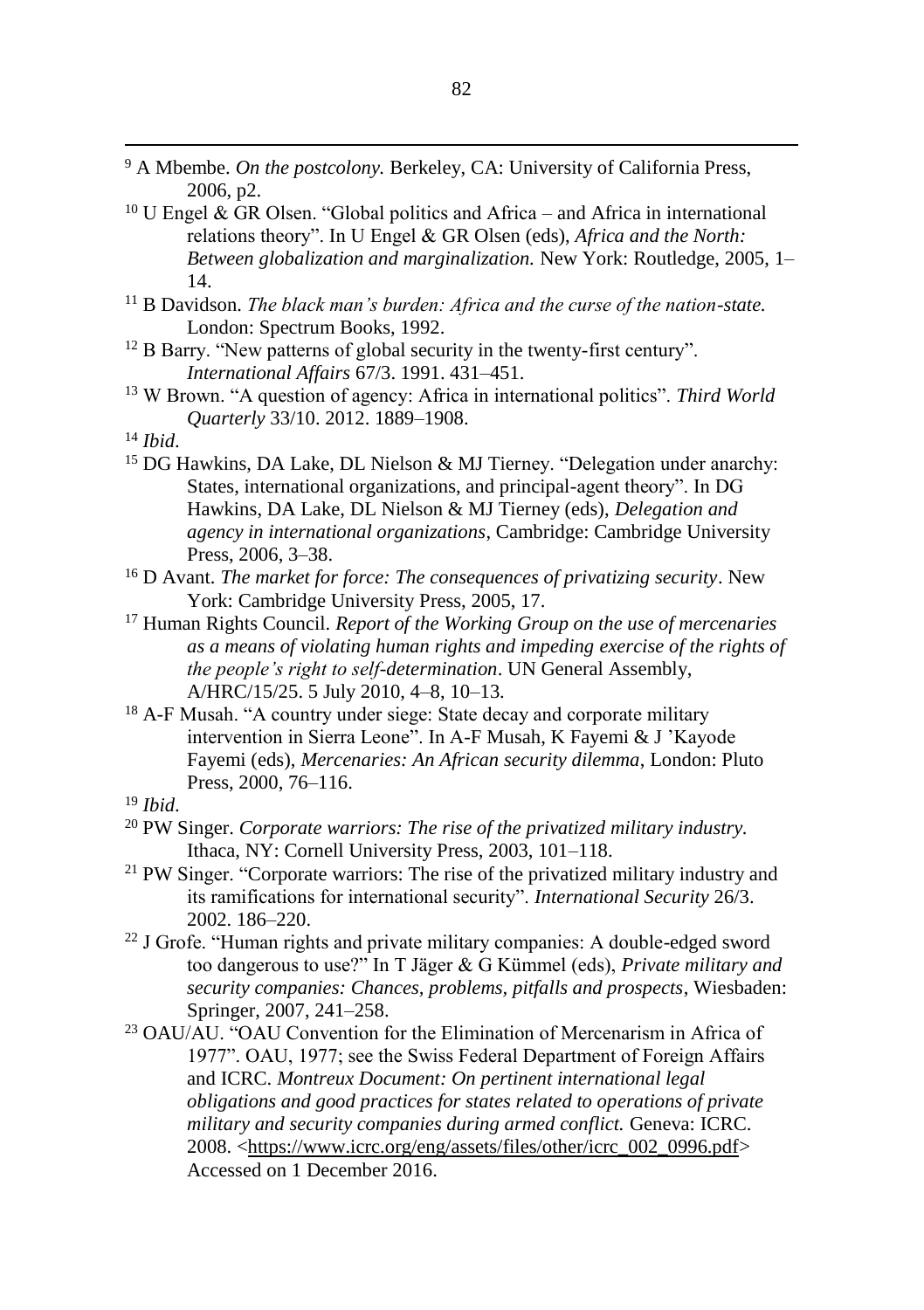- <sup>24</sup> V Aggarwal. "Reconciling multiple institutions: Bargaining, linkages and nesting". In V Aggarwal (ed), *Institutional designs for a complex world: Bargaining, linkages and nesting*, Ithaca, NY: Cornell University Press, 1998, Chapter 1.
- <sup>25</sup> E Krahmann. "The United States, PMSCs and the state monopoly on violence: Leading the way towards norm change". *Security Dialogue* 44/1. 2013. 53– 71.
- <sup>26</sup> SD Krasner & T Risse. "External actors, state-building, and service provision in areas of limited statehood: Introduction". *Governance* 27/4. 2014. 545–567.
- <sup>27</sup> D Shearer. "Private military force and challenge for the future". *Cambridge Review of International Affairs* 13/1. 1999. 80–94.
- <sup>28</sup> D Lewis. "Congo clashes exposes ugly reality 2 years after polls"*. Reuters*. 31 October 2008.

[<http://www.reuters.com/article/idUSTRE49U52K20081031>](http://www.reuters.com/article/idUSTRE49U52K20081031) Accessed on 1 November 2009.

- <sup>29</sup> JL Hirsch. *Sierra Leone: Diamonds and the struggle for democracy.* London: Lynne Rienner, 2001, 37–40; see Reno *op. cit*., pp. 61–68.
- <sup>30</sup> HM Howe. *Ambiguous order: Military forces in African states.* Boulder, CO: Lynne Rienner, 2001.
- <sup>31</sup> I Arreguin-Toft. "How the weak win wars: A theory of asymmetric conflict". *International Security* 26/1. 2001. 93–128.
- <sup>32</sup> Shearer *op. cit.*, pp. 17–18.
- <sup>33</sup> C Wrigley. "The privatization of violence: New mercenaries and the state". *Campaign against Arms Trade.* 1999. [<http://www.caat.org.uk/resources/publications/government/mercenaries-](http://www.caat.org.uk/resources/publications/government/mercenaries-1999.php)
- [1999.php>](http://www.caat.org.uk/resources/publications/government/mercenaries-1999.php) Accessed on 1 December 2016. <sup>34</sup> A Leander. "The market for force and public security: The destabilizing
	- consequences of private military companies". *Journal for Peace Research* 42/5. 2004. 605–922.
- <sup>35</sup> Musah *op. cit*., pp. 83–111.
- <sup>36</sup> *Ibid*.

- <sup>37</sup> Leander *op. cit.*
- <sup>38</sup> Human Security Research Group. *Human Development Report: 1994.* New York: United Nations Press. 1994. [<http://www.hsrgroup.org/human-security](http://www.hsrgroup.org/human-security-reports/human-security-report.aspx)[reports/human-security-report.aspx>](http://www.hsrgroup.org/human-security-reports/human-security-report.aspx) Accessed on 1 December 2016.
- <sup>39</sup> J Bridger & J Bahadur. "The Wild West in Africa". *Foreign Policy.* 30 May 2013. Also consider the case of Executive Outcomes, reduced to an advanced security company that has lost its military bite, with many employees leaving to work elsewhere, yet they have not been embroiled in as many controversies as they used to be.
- <sup>40</sup> SV Percy. "Mercenaries: Strong norm, weak law". *International Organization* 61/2. 2007. 267–397.
- <sup>41</sup> J Cockayne. "Regulating private military and security companies: The content, negotiation, weakness and promise of the Montreux Document". *Journal of Conflict and Security Law* 13/3. 2009. 401–428.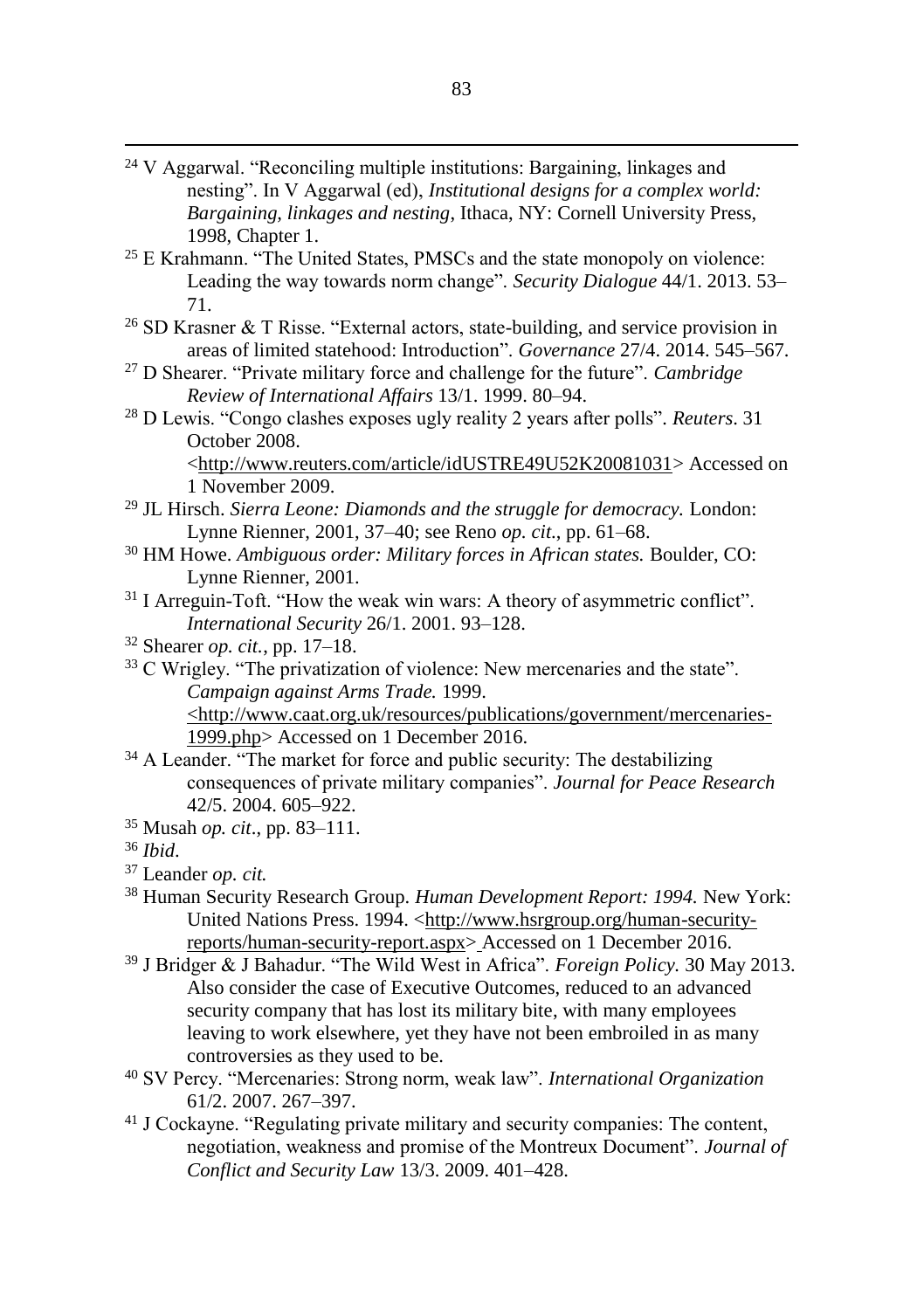- <sup>42</sup> ME Keck & K Sikkink. *Activists beyond borders: Advocacy networks in international politics.* Ithaca, NY: Cornell University Press, 1998, 1–38.
- <sup>43</sup> PJ Kelly. "The twilight of customary international law". *Virginia Journal of International Law* 40/2. 2000. 449–544.
- <sup>44</sup> JP Trachtman. "Persistent objectors, cooperation and the utility of customary international law". *Duke Journal of Comparative and International Law* 21. 2010. 221–234; P Dumberry. "Incoherent and ineffective: The concept of persistent objector revisited". *International and Comparative Law Quarterly* 59/3. 2010. 779–802; L Loschin. "The persistent objector and customary human rights law: A proposed analytical framework". *UC Davis Journal of International Law and Policy* 148. 1996. [<http://loschin.com/jilp.html>](http://loschin.com/jilp.html) Accessed on 1 December 2016.
- <sup>45</sup> CA Bradley & M Gulati. "Withdrawing from international custom". *The Yale Law Journal* 120/2. 2010. 202–275.
- <sup>46</sup> *Ibid*.; Kelly *op. cit*.
- <sup>47</sup> SR Hurt. "Co-operation and coercion? The Cotonou Agreement between the European Union and ACP states and the end of the Lomé Convention". *Third World Quarterly* 24/1. 2003. 161–176.
- <sup>48</sup> In A-F Musah, K Fayemi & J 'Kayode Fayemi (eds) *op. cit*.
- <sup>49</sup> *Ibid*.

- <sup>50</sup> N Mlambo. "The OAU Convention for Elimination of Mercenarism in Africa and options for the regulation of private military and security companies and services". Speech given during the UN Working Group meeting in Addis Ababa, 2010, 1–8.
- <sup>51</sup> US AFRICOM official, personal communication, Addis Ababa, November 2014.
- <sup>52</sup> AG Østensen, *UN use of private military and security companies: Practices and policies*. Geneva Centre for the Democratic Control of Armed Forces, SSR Paper 3, Geneva, 2011.
- <sup>53</sup> Mlambo *op. cit*., p. 2.
- <sup>54</sup> AU Legal officer, personal communication, Addis Ababa, 2015.
- <sup>55</sup> AU Peace Support Operations Division official, personal communication, December 2015.
- <sup>56</sup> UN General Assembly. *International Convention on the Recruitment, Use, Financing and Training of Mercenaries of 1989*. A/RES/ 44/34, New York. 4 December 1989. [<http://www.un.org/documents/ga/res/44/a44r034.htm>](http://www.un.org/documents/ga/res/44/a44r034.htm) Accessed on 1 November 2015.
- <sup>57</sup> S Gumedze, personal communication, January 2016.
- <sup>58</sup> S Gumedze. "The Draft International Convention on the Regulation, Oversight and Monitoring of Military and Security Companies: Implications for peacekeeping missions in Africa". In M Gichanga, M Roberts & S Gumedze (eds), *The involvement of the private security sector in peacekeeping missions.* Institute for Security Studies Conference Report, July 2010.
- <sup>59</sup> Ministry for Safety and Security. *Regulations made under the Private Security Industry Regulation Act, 2001 (Act No. 56 of 2001)*. Pretoria: South African Government. 2002.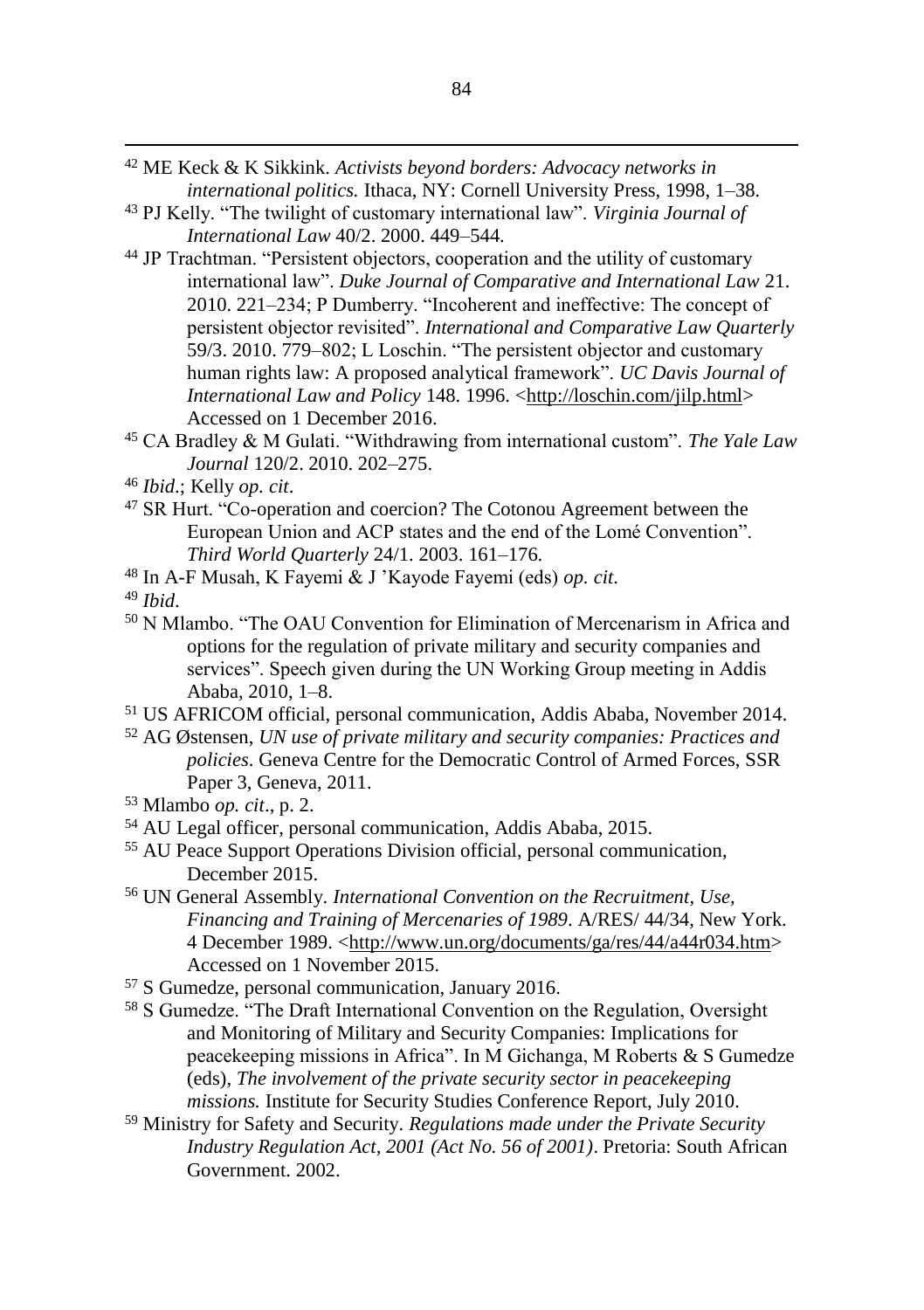[<http://www.ohchr.org/Documents/Issues/Mercenaries/WG/Law/SouthAfric](http://www.ohchr.org/Documents/Issues/Mercenaries/WG/Law/SouthAfrica5.pdf) [a5.pdf>](http://www.ohchr.org/Documents/Issues/Mercenaries/WG/Law/SouthAfrica5.pdf) Accessed on 1 November 2014.

- <sup>60</sup> Republic of South Africa. "Regulation of the Foreign Military Assistance Act No. 15 of 1998". *Government Gazette* vol 395, no. 18912*.* Cape Town: Office of the President, RSA. 1998. [<http://www.gov.za/sites/www.gov.za/files/a15-](http://www.gov.za/sites/www.gov.za/files/a15-98.pdf) [98.pdf>](http://www.gov.za/sites/www.gov.za/files/a15-98.pdf) Accessed on 1 November 2014.
- <sup>61</sup> Gumedze *op. cit.*
- <sup>62</sup> *Ibid*.

<u>.</u>

- <sup>63</sup> OHCHR. *Special rapporteur on the use of mercenaries as a means of impending of the exercise of the right of peoples to self-determination*. Geneva: UN. [<http://www.ohchr.org/EN/Issues/Mercenaries/SRMercenaries/Pages/SRMe](http://www.ohchr.org/EN/Issues/Mercenaries/SRMercenaries/Pages/SRMercenariesIndex.aspx) [rcenariesIndex.aspx>](http://www.ohchr.org/EN/Issues/Mercenaries/SRMercenaries/Pages/SRMercenariesIndex.aspx) Accessed on 1 November 2014.
- <sup>64</sup> Office of the High Commissioner. *UN Human Rights Council*. [<http://www.ohchr.org/EN/HRBodies/HRC/WGMilitary/Pages/OEIWGMili](http://www.ohchr.org/EN/HRBodies/HRC/WGMilitary/Pages/OEIWGMilitaryIndex.aspx) [taryIndex.aspx>](http://www.ohchr.org/EN/HRBodies/HRC/WGMilitary/Pages/OEIWGMilitaryIndex.aspx) Accessed on 1 November 2014.
- <sup>65</sup> South African Government Representative. *Statement delivered by South Africa: 4 th session of the OEIGWG on PMSCs*. Private Security Monitory, University of Denver. 27 April 2015.

[<http://psm.du.edu/media/documents/international\\_regulation/united\\_nation](http://psm.du.edu/media/documents/international_regulation/united_nations/human_rights_council_and_ga/open_ended_wg/session_4/un_open_ended_wg_session_4_statement-south-africa.pdf) [s/human\\_rights\\_council\\_and\\_ga/open\\_ended\\_wg/session\\_4/un\\_open\\_ended](http://psm.du.edu/media/documents/international_regulation/united_nations/human_rights_council_and_ga/open_ended_wg/session_4/un_open_ended_wg_session_4_statement-south-africa.pdf)

- wg\_session\_4\_statement-south-africa.pdf> Accessed on 1 December 2015. <sup>66</sup> Gumedze *op. cit.*, p. 28.
- <sup>67</sup> See the Swiss Federal Department of Foreign Affairs and ICRC. *Montreux Document: On pertinent international legal obligations and good practices for states related to operations of private military and security companies during armed conflict.* Geneva: ICRC. 2008.
	- [<https://www.icrc.org/eng/assets/files/other/icrc\\_002\\_0996.pdf>](https://www.icrc.org/eng/assets/files/other/icrc_002_0996.pdf) Accessed on 1 December 2015.

- <sup>69</sup> Gumedze *op. cit.*
- <sup>70</sup> See Keck & Sikkink *op. cit.*
- <sup>71</sup> Gumedze *op. cit.*
- <sup>72</sup> *Ibid*.
- <sup>73</sup> Mlambo *op. cit.*
- <sup>74</sup> Head of NATO Senior Military Liaison Team, personal communication, Addis Ababa, June 2014; US AFRICOM official *op. cit.*
- <sup>75</sup> AU Peace Support Official Division (PSOD) official, personal communication, Addis Ababa, June 2014.
- <sup>76</sup> International Crisis Group. *Liberia: Uneven progress in security sector reform*. Africa Report No. 148. January 2009.

[<http://www.crisisgroup.org/~/media/Files/africa/west-](http://www.crisisgroup.org/~/media/Files/africa/west-africa/liberia/Liberia%20Uneven%20Progress%20in%20Security%20Sector%20Reform)

[africa/liberia/Liberia%20Uneven%20Progress%20in%20Security%20Sector](http://www.crisisgroup.org/~/media/Files/africa/west-africa/liberia/Liberia%20Uneven%20Progress%20in%20Security%20Sector%20Reform) [%20Reform>](http://www.crisisgroup.org/~/media/Files/africa/west-africa/liberia/Liberia%20Uneven%20Progress%20in%20Security%20Sector%20Reform) Accessed on 1 October 2011.

<sup>77</sup> S Gumedze. *DynCorp International: Africa's security sector reform champion?* Institute for Security Studies. August 2007. [<https://www.issafrica.org/iss-](https://www.issafrica.org/iss-today/dyncorp-international-africas-security-sector-reform-champion)

<sup>68</sup> *Ibid*.